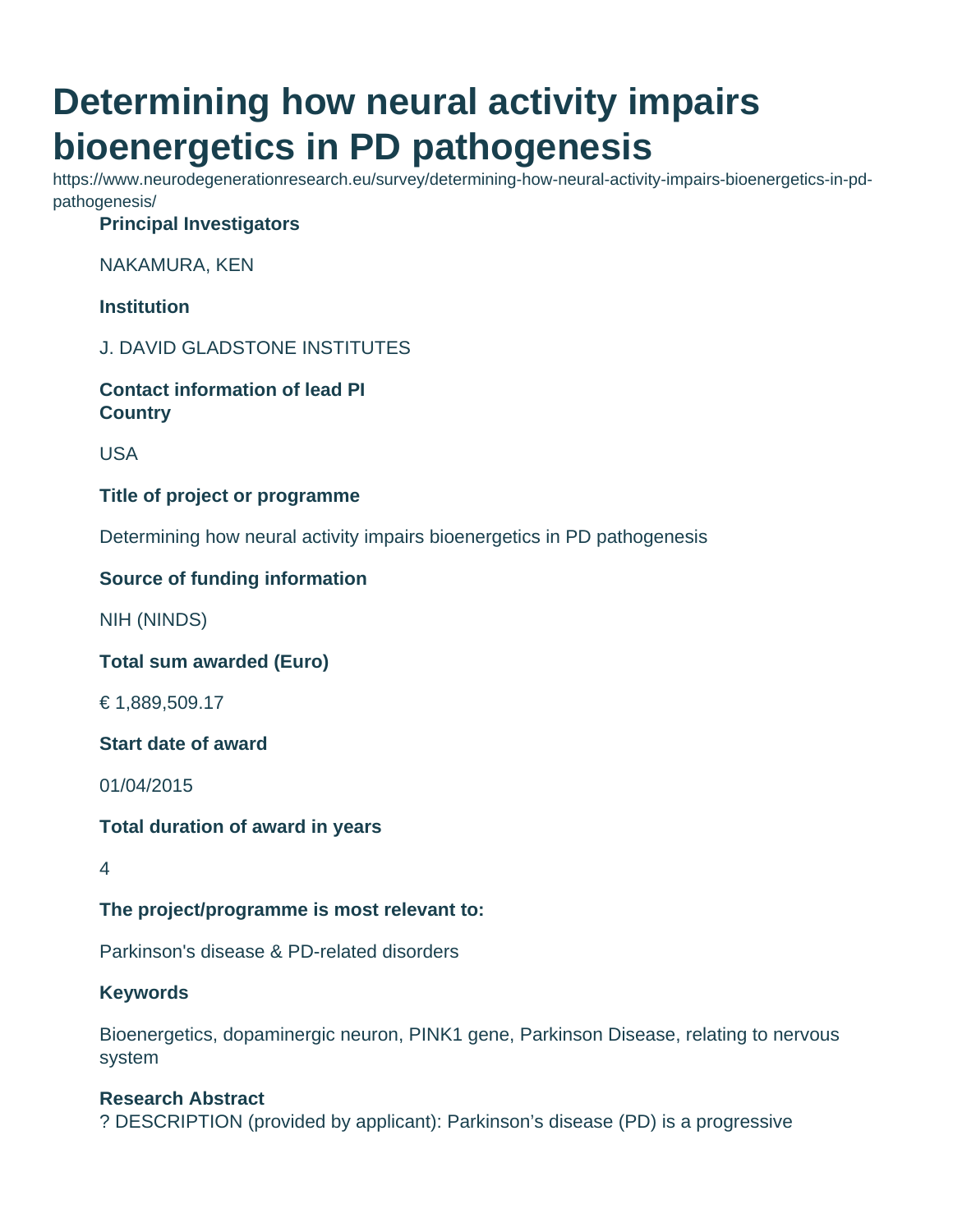neurological disorder in which dopamine (DA) neurons in the brain degenerate and die. A genetic form of PD is caused by mutations in the mitochondrial protein PINK1, which proves that DA neurons are selectively vulnerable to specific mitochondrial stressors. Interestingly, considerable evidence suggests that mitochondrial function is also disrupted in sporadic (rather than genetic) forms of PD, and these changes may also selectively kill DA neurons. So, why are DA neurons susceptible to mitochondrial dysfunction? Because a critical role of mitochondria is to produce energy, many researchers believe that DA neurons are susceptible to energy failure. For example, DA neurons may not be able to produce as much energy or they might require more energy than other types of neurons. Indeed, much of the brain's energy is dedicated to supporting neural activity, and the activity of DA neurons may increase in PD. However, although many believe that energy failure plays a central role in PD pathophysiology, we know remarkably little about energy levels in DA neurons; we don't know if energy failure even occurs in these cells. In order to investigate energy failure in DA neurons, we developed innovative assays to measure ATP and visualize mitochondria in individual neurons. With these methods, we can now test our central hypothesis that DA neurons intrinsically require more energy than other types of neurons to sustain their neural activity, making them particularly susceptible to insults that further increase their energy demands or compromise mitochondrial function. The overall objective of the proposed study is to understand if DA neurons have intrinsic differences in the way they produce or consume energy that make them susceptible to energy failure. We will accomplish these objectives in three specific aims. (1) We will determine if DA neurons have intrinsic deficits in mitochondrial bioenergetic function at the synapse. To do this, we will measure energy production and consumption in individual DA neurons with our newly developed assays to evaluate mitochondrial energy levels in individual synaptic boutons. (2) We will determine if and how loss of the PD protein PINK1 compromises bioenergetic function in DA neurons by determining how losing PINK1 affects these neurons' mitochondrial distribution and function. (3) We will determine if the level of neural activity makes DA neurons even more susceptible to energy failure by assessing their function and death after changing activity levels. Overall, these studies will advance our understanding of if and how energy failure develops in DA neurons, and they will provide insight into how we might therapeutically target energy failure in PD.

# **Lay Summary**

PUBLIC HEALTH RELEVANCE: Dopamine neurons may die preferentially in Parkinson's disease (PD) because they are uniquely susceptible to energy failure. However, we understand very little about energy levels in dopamine neurons: we don't know how they produce energy or how their energy levels change with respect to neural activity, which consumes most of the brain's energy. Thus, understanding if and how energy failure develops in dopamine neurons is critical for understanding why PD occurs and how we might target energy failure for PD therapy.

#### **Further information available at:**

**Types:**  Investments > €500k

**Member States:**  United States of America

**Diseases:**  Parkinson's disease & PD-related disorders